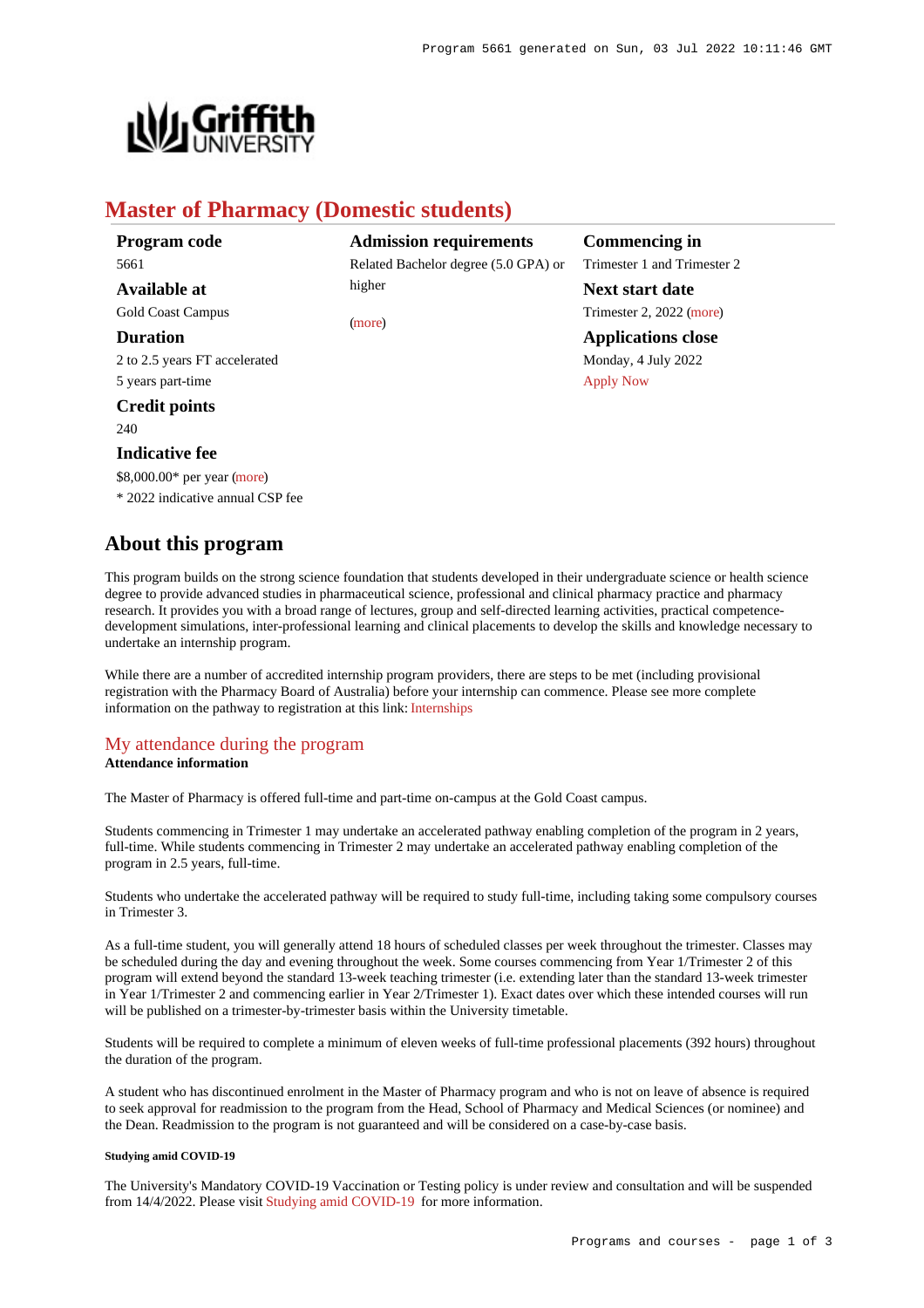## **Student Income Support**

To be classed as a full-time student, you are required to enrol in a minimum number of credit points each standard study period. The minimum credit points for full-time enrolment in this program is 30 credit points.

Trimester 1 and Trimester 2 are deemed standard study periods. As Trimester 3 is a non-standard study period, continuing students moving from one year to the next will not be required to study during this trimester to be eligible for student income support.

Domestic students who commence in Trimester 3 may be eligible for student income support from the onset of study provided they are enrolled full-time in this study period.

Please refer to the [Australian Government website](https://www.humanservices.gov.au/customer/dhs/centrelink) for more details.

#### **Work-integrated learning**

Work-integrated learning activities (professional placements) integrate theoretical learning with its application in the workplace. The inclusion of work-integrated learning activities in the degree program demonstrates Griffith's commitment to preparing its graduates for success in their working life.

In this program you will spend time in the work/professional environment undertaking placements at various locations. Placements may be outside of the Brisbane metropolitan/Gold Coast area including northern New South Wales and (by negotiation) interstate or overseas. Total work placement (hours): 315.

# [My career opportunities](https://www148.griffith.edu.au/programs-courses/Program/5661/Overview/Domestic#opportunities)

## **My career opportunities**

The programs focus on producing pharmacy graduates committed to lifelong learning who, having a sufficient understanding of the principles and techniques of pharmaceutical, clinical and social sciences, and after appropriate pre-registration training, may communicate and deliver pharmaceutical care in community and hospital settings and take professional responsibility for the manufacture and testing of pharmaceutical products.

## [Program accreditation](https://www148.griffith.edu.au/programs-courses/Program/5661/Overview/Domestic#accreditation) **Program accreditation**

The Master of Pharmacy is accredited by the [Australian Pharmacy Council](https://www.pharmacycouncil.org.au/).

# [Professional recognition](https://www148.griffith.edu.au/programs-courses/Program/5661/Overview/Domestic#recognition) **Professional recognition**

Graduates of this program will be eligible to apply for registration with the Pharmacy Board of Australia (via the [Australian](https://www.ahpra.gov.au/) [Health Practitioners Regulation Agency](https://www.ahpra.gov.au/)) subject to meeting any additional requirements that may be stipulated by the Pharmacy Board of Australia. As these requirements may change from time to time, students should contact the Australian Health Practitioners Regulation Agency to confirm registration requirements.

## [Placement requirements](https://www148.griffith.edu.au/programs-courses/Program/5661/Overview/Domestic#placement)

## **Professional Practice requirements**

There are placements associated with this program and before undertaking professional experience placements, all students in this program are required to have completed the following by the end of their first trimester of study:

- Vaccinations and Health Tests
- Licenses and Certificates
- Online Training
- Health Placement Requirements

Students should refer to the **checklist of professional practice requirements for their Health discipline** on the [Fit for](https://www.griffith.edu.au/griffith-health/fit-for-professional-practice) [Professional Practice website](https://www.griffith.edu.au/griffith-health/fit-for-professional-practice) for full details of the requirements regarding professional placement to ensure that they meet eligibility for placement.

# [What are the fees?](https://www148.griffith.edu.au/programs-courses/Program/5661/Overview/Domestic#fees)

# **Commonwealth supported students**

- The fee is indicative of an annual full-time load (80 credit points) in a program categorized to one of the Australian Government's broad discipline areas (student contribution bands). A student's actual annual fee may vary in accordance with his or her choice of majors and electives. The Australian Government sets [student contribution](http://studyassist.gov.au/sites/studyassist/helppayingmyfees/csps/pages/student-contribution-amounts) [amounts](http://studyassist.gov.au/sites/studyassist/helppayingmyfees/csps/pages/student-contribution-amounts) on an annual basis.
- Find out more...